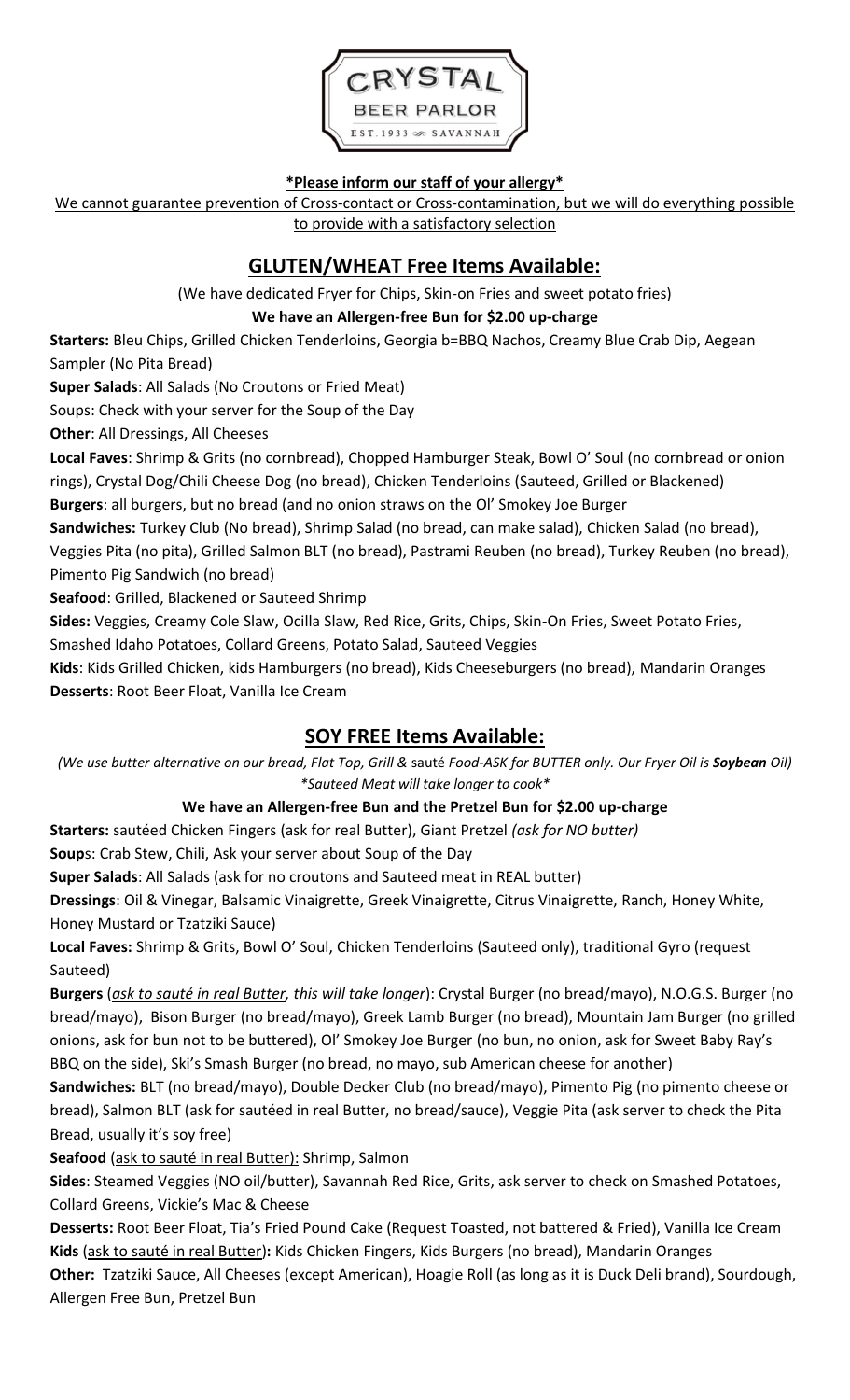

#### **\*Please inform our staff of your allergy\***

We cannot guarantee prevention of Cross-contact or Cross-contamination, but we will do everything possible to provide with a satisfactory selection

# **TREE NUTS**

You may have everything on the Menu **EXCEPT** the following**:**

The Other Salad (unless you ask for no Almonds), Spinach Salad (ask for no walnuts), Tia's Fried Pound Cake

## **PEANUTS**

You may have everything on the Menu, just ask for no peanuts on the Southern Fried Chicken Salad

# **CRUSTECEAN/SHELLFISH**

#### (You may have everything on the Menu **EXCEPT** the following)**:**

Creamy Bleu Crab Dip, Crab Stew, Shrimp/Oysters on Salads. Twin Peaks you can have all chicken salad, Crystal Shrimp Salad, Shrimp & Grits (you can ask for no Shrimp), Sweet Domestic Shrimp, Select Fried Gulf Oysters, Baked Southern Deviled Crab

#### *\*ALL SEAFOOD and FISH are FRIED IN the SAME FRYER*

#### **FISH**

(You may have everything on the Menu **EXCEPT** the following)**:**

Crab Dip (Worcestershire Sauce), Caesar Dressing (anchovies), Flounder Reuben, Salmon BLT, Salmon, Flounder

#### *\*ALL SEAFOOD and FISH are FRIED IN the SAME FRYER*

## **DAIRY FREE Items Available:**

*(We use butter/butter alternative on our bread & Sauteed Food Ask for toasted dry bread)*

**Starters:** Georgia BBQ Nachos (No Cheese), Chili Fries (just ask for it with no cheese), Grilled Chicken Fingers, Fried Duck Wings, Aegean Sampler (no Tzatziki, pita or feta)

**Soup:** Chili (can add onion or jalapenos)

**Super Salads**: All Salads (No: fried food, cheese, ranch or blue cheese)

**Local Faves:** Chopped Hamburger Steak (ask for a different side other than smashed potatoes), Chicken Fingers (Blackened, Sauteed or Grilled), Crystal Dog, Traditional Gyro (no Feta or Tzatziki)

**Burgers:** Crystal Burger, Bison Burger, Chili Burger (just ask for it with no cheese), Lamb Burger (no sauce), N.O.G.S. Burger (no cheese), Mountain Jam Burger (no cheese), Ol' Smoky Joe (no cheese or Ski's Smash Burger (no cheese)

**Sandwiches:** All Sandwiches (ask for no cheese)

**Seafood:** Grilled/Blackened/Sauteed Shrimp, Grilled Salmon

**Sides:** Collard Greens, Old Fashioned Ocilla Slaw, Savannah Red Rice, Veggies (steamed, ask for no butter), Skin-On Fries, Sweet Potato Fries, Chips

**Kids:** Kids Grilled or blackened Chicken Fingers, Little Hamburgers, Mandarin Oranges

**All Bread, except Pita** 

## **EGG**

#### (You may have everything on the Menu **EXCEPT** the following)**:**

#### \*\*Our Burger Buns are Egg-Free\*\*

Fried Food, Bleu Cheese Dressing, Pimento Cheese, 1000 Island, Ranch, Honey Mustard, Tartar Sauce, Mayonnaise (Including Sriracha Mayo), Creamy Coleslaw, Potato Salad, Red Pepper Remoulade, Deviled Crab, Fried Pound Cake, Peach Cobbler, Shrimp Salad, Vickie's Mac & Cheese

**\*If you have any questions or concerns, please ask for a Manager\***

*\*For ALL allergies, ask your server about our specials*